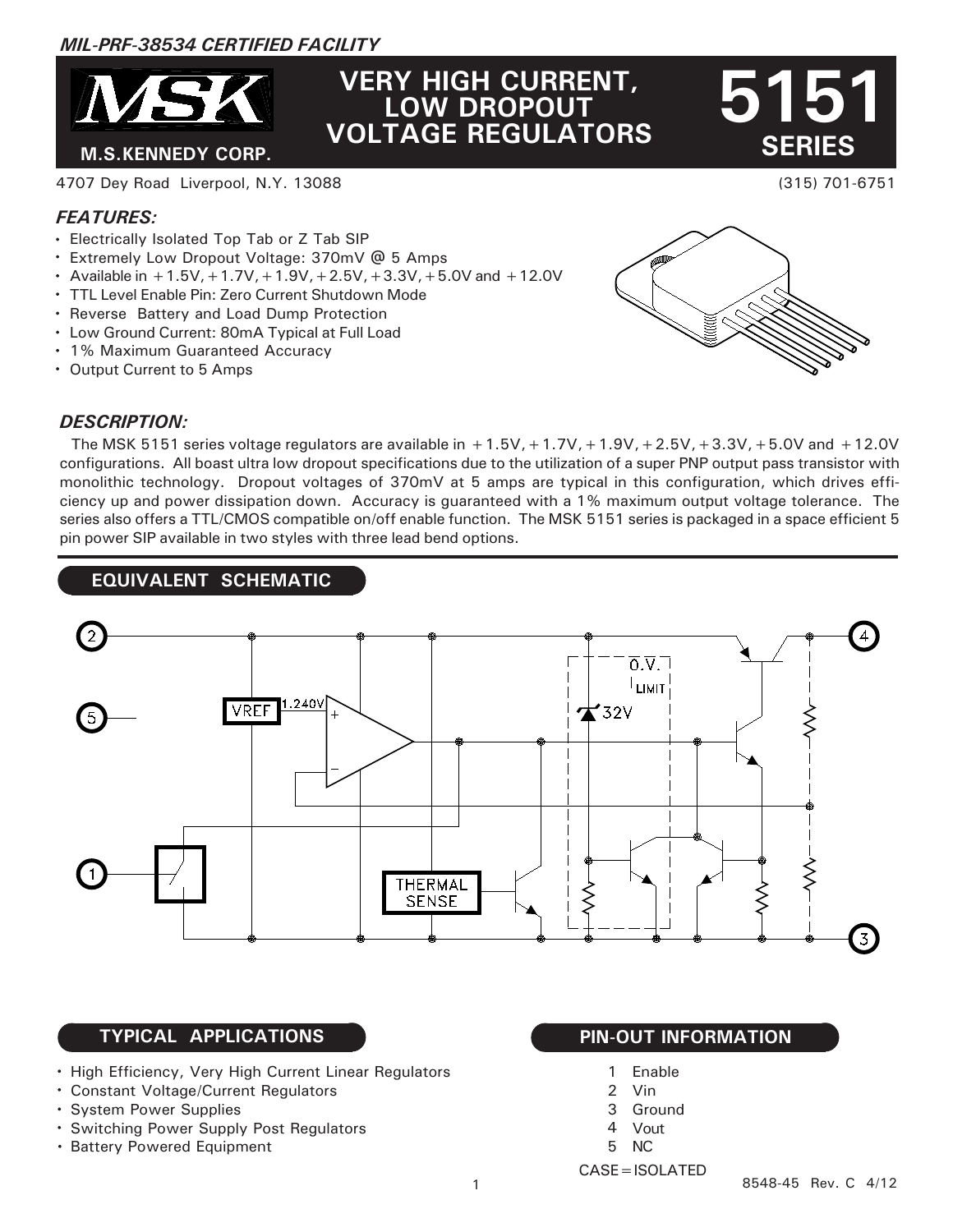# **ABSOLUTE MAXIMUM RATINGS**

| $V_{INP}$ Input Voltage (100mS 1%D.C.) - 20V to $+60V$ |
|--------------------------------------------------------|
| VIN Input Voltage26V                                   |
| VEN Enable Voltage. - 0.3V to 26V                      |
| lout Output Current 5.0A                               |

10

|      | $TsT$ Storage Temperature Range -65°C to +150°C |  |
|------|-------------------------------------------------|--|
|      | TLD Lead Temperature 300°C                      |  |
|      | (10 Seconds Soldering)                          |  |
| Tu l | <b>Operating Temperature</b>                    |  |
|      | MSK 5151 Series 40°C to +85°C                   |  |
|      | MSK 5151H Series. -55°C to +125°C               |  |

# **ELECTRICAL SPECIFICATIONS**

| Parameter                       | <b>Test Conditions</b> $(1)(3)$                     |                                            | <b>Group A</b>           | <b>MSK 5151H SERIES</b>  |                          |                | MSK 5151 SERIES          |                          |                          |                          |                |
|---------------------------------|-----------------------------------------------------|--------------------------------------------|--------------------------|--------------------------|--------------------------|----------------|--------------------------|--------------------------|--------------------------|--------------------------|----------------|
|                                 |                                                     |                                            |                          | Subgroup                 | Min.                     | Typ.           | Max.                     | Min.                     | Typ.                     | Max.                     | <b>Units</b>   |
| <b>Output Voltage Tolerance</b> | $I$ out = 10mA; $V$ <sub>IN</sub> = $V$ out + 1 $V$ |                                            | $\mathbf{1}$             | $\overline{a}$           | ±0.5                     | $\pm$ 1.0      | $\sim$                   | ±0.5                     | ±1.0                     | $\%$                     |                |
|                                 |                                                     |                                            | 2,3                      | $\overline{\phantom{a}}$ | ± 1.0                    | ± 2.0          | $\sim$                   | $\overline{\phantom{a}}$ | $\sim$                   | $\%$                     |                |
| Dropout Voltage                 | $\circled{2}$                                       | $\Delta$ Vout = -1%; Iout=250m A           |                          | $\mathbf{1}$             | $\overline{\phantom{a}}$ | 125            | 250                      | $\sim$                   | 125                      | 275                      | mV             |
|                                 | $\circled{2}$<br>$\Delta$ Vout = -1%; Iout = 5A     |                                            | $\mathbf{1}$             | $\overline{a}$           | 370                      | 600            | $\overline{\phantom{a}}$ | 370                      | 625                      | mV                       |                |
| Load Regulation (8)             | $V_{IN} = V_{OUT} + 1V$                             |                                            | 1                        | $\overline{\phantom{a}}$ | ± 0.2                    | ± 1.0          | $\overline{\phantom{a}}$ | ± 0.2                    | ± 1.2                    | $\%$                     |                |
|                                 | $10mA \leq I$ OUT $\leq 4.5A$                       |                                            | 2,3                      | ٠                        | ± 0.3                    | ± 2.0          | $\sim$                   | ± 0.3                    | $\sim$                   | $\%$                     |                |
| Line Regulation                 | (VOUT $+1V$ ) $\leq$ VIN $\leq$ 26V                 |                                            | 1                        | $\sim$                   | $\pm 0.05$               | $\pm 0.5$      | $\overline{\phantom{a}}$ | $\pm 0.05$               | ±0.6                     | $\%$                     |                |
|                                 | $I$ out = 10mA                                      |                                            | 2,3                      | $\overline{a}$           | ±0.5                     | ±1.0           | $\sim$                   | ±0.5                     | $\sim$                   | $\%$                     |                |
| Output Current Limit 2 9        | $V$ OUT = $OV$ ; $V$ IN = $V$ OUT + 1V              |                                            |                          | $\overline{\phantom{a}}$ | $\overline{\phantom{a}}$ | 7.5            | 10                       | $\overline{\phantom{a}}$ | 7.5                      | 10                       | A              |
| Ground Current (2)              | $V_{IN} = V_{OUT} + 1V$ ; $I_{OUT} = 2.5A$          |                                            | $\overline{\phantom{0}}$ | $\overline{\phantom{a}}$ | 25                       | 60             |                          | 25                       | 65                       | mA                       |                |
|                                 | $V_{IN} = V_{OUT} + 1V$ ; $I_{OUT} = 5A$            |                                            | $\overline{\phantom{a}}$ | $\overline{\phantom{a}}$ | 80                       | $\sim$         | $\overline{\phantom{a}}$ | 80                       | $\sim$                   | mA                       |                |
| Output Noise (2)                |                                                     | $CL = 20\mu F$ ; 10Hz $\leq f \leq$ 100KHz |                          | $\overline{\phantom{a}}$ | ٠                        | 400            | $\overline{\phantom{a}}$ | $\sim$                   | 400                      | $\mathcal{L}$            | $\mu$ V        |
| Enable Input Voltage (2)        |                                                     |                                            | <b>HIGH/ON</b>           | $\mathbf{1}$             | 2.4                      | 1.2            | $\sim$                   | 2.4                      | 1.2                      | $\sim$                   | $\vee$         |
|                                 |                                                     |                                            | LOW/OFF                  | 1                        | $\sim$                   | 1.2            | 0.8                      | $\overline{\phantom{a}}$ | 1.2                      | 0.8                      | V              |
| Enable Input Current (2)        |                                                     |                                            | <b>HIGH/ON</b>           | 1                        | $\overline{\phantom{a}}$ | 100            | 600                      | $\sim$                   | 100                      | 600                      | μA             |
|                                 |                                                     |                                            | LOW/OFF                  | $\mathbf{1}$             | $\overline{\phantom{a}}$ | $\overline{a}$ | $\overline{2}$           | $\overline{\phantom{a}}$ | $\overline{\phantom{a}}$ | $\overline{2}$           | μA             |
| Shutdown Output Current(2)      |                                                     | $V_{ENABLE} \leq 0.8V$                     |                          | $\overline{\phantom{a}}$ | $\overline{\phantom{a}}$ | 10             | 500                      | $\overline{a}$           | 10                       | 500                      | μA             |
| Thermal Resistance (2)          |                                                     |                                            | Junction to Case @125°C  |                          | $\overline{\phantom{a}}$ | 1.1            | 1.5                      | $\overline{\phantom{a}}$ | 1.1                      | 1.7                      | $^{\circ}$ C/W |
| Thermal Shutdown $(2)$          |                                                     | TJ                                         |                          | $\overline{a}$           | $\overline{\phantom{0}}$ | 135            | $\overline{\phantom{a}}$ | $\overline{a}$           | 135                      | $\overline{\phantom{a}}$ | $^{\circ}$ C   |

#### *NOTES:*

- 1 Output decoupled to ground using  $33\mu$ F minimum capacitance unless otherwise specified.
- 2 This parameter is guaranteed by design but need not be tested.
- Typical parameters are representative of actual device performance but are for reference only.
- 3 All output parameters are tested using a low duty cycle pulse to maintain  $T_J = Tc$ .
- 4 Industrial grade devices shall be tested to subgroup 1 unless otherwise specified.
- 5 Military grade devices ('H' suffix) shall be 100% tested to subgroups 1,2 and 3.
- 6 Subgroup 1  $Tc=+25^{\circ}C$

Subgroup 2  $T_J=+125\,^{\rm o}{\rm C}$ 

- Subgroup 3  $Ta = -55^{\circ}C$
- 7 Please consult the factory if alternate output voltages are required.
- 8 Due to current limit, maximum output current may not be available at all values of VIN-VOUT and temperatures. See typical
- performance curves for clarification.
- $\circledcirc$ The output current limit function provides protection from transient overloads but it may exceed the maximum continuous rating. Continuous operation in current limit may damage the device.
- 10 Continuous operation at or above absolute maximum ratings may adversely effect the device performance and/or life cycle.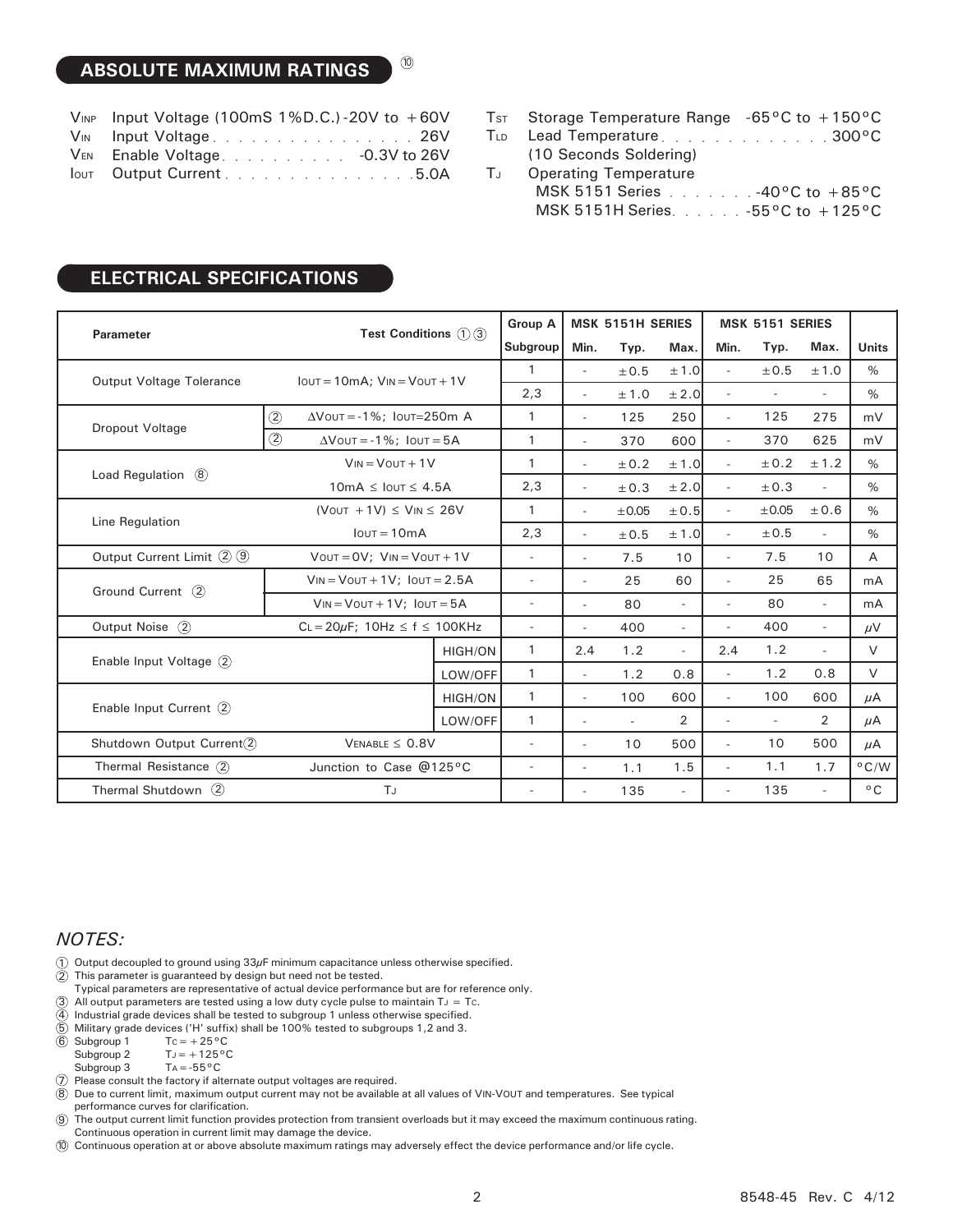#### *REGULATOR PROTECTION:*

The MSK 5151 series is fully protected against reversed input polarity, overcurrent faults, overtemperature conditions (Pd) and transient voltage spikes of up to 60V. If the regulator is used in dual supply systems where the load is returned to a negative supply, the output voltage must be diode clamped to ground.

## *OUTPUT CAPACITOR:*

The output voltage ripple of the MSK 5151 series voltage regulators can be minimized by placing a filter capacitor from the output to ground. The optimum value for this capacitor may vary from one application to the next, but a minimum of 20μF is recommended for optimum performance. This capacitor need not be an expensive low ESR type: aluminum electrolytics are adequate. In fact, extremely low ESR capacitors may contribute to instability. Tantalum capacitors are recommended for systems where fast load transient response is important. Transient load response can also be improved by placing a capacitor directly across the load.

#### *LOAD CONNECTIONS:*

In voltage regulator applications where very large load currents are present, the load connection is very important. The path connecting the output of the regulator to the load must be extremely low impedance to avoid affecting the load regulation specifications. Any impedance in this path will form a voltage divider with the load.

#### *ENABLE PIN:*

The MSK 5151 series of voltage regulators are equipped with a TTL compatible ENABLE pin. A TTL high level on this pin activates the internal bias circuit and powers up the device. A TTL low level on this pin places the controller in shutdown mode and the device draws approximately 10 $\mu$ A of quiescent current. If the enable function is not used, simply connect the enable pin to the input.

### *DEVICE/CASE CONNECTION:*

The MSK 5151 series are highly thermally conductive devices and the thermal path from the package heat sink to the internal junctions is very short. Since the case is electrically isolated from the internal circuitry, the package can be directly connected to a heat sink.

#### *HEAT SINK SELECTION:*

To select a heat sink for the MSK 5151, the following formula for convective heat flow may be used.

Governing Equation:

$$
Tj = Pd \times (R\theta jc + R\theta cs + R\theta sa) + Ta
$$

WHERE:

 $Tj =$  Junction Temperature Pd = Total Power Dissipation Rθjc = Junction to Case Thermal Resistance Rθcs = Case to Heat Sink Thermal Resistance Rθsa = Heat Sink to Ambient Thermal Resistance Ta = Ambient Temperature

First, the power dissipation must be calculated as follows:

Power Dissipation =  $(Vir - Vout) \times Iout$ 

Next, the user must select a maximum junction temperature. The absolute maximum allowable junction temperature is 125°C. The equation may now be rearranged to solve for the required heat sink to ambient thermal resistance (Rθsa).

#### EXAMPLE:

An MSK  $5151-3.3$  is configured for  $Vin=+5V$  and Vout  $=+3.3V$ . Iout is a continuous 1A DC level. The ambient temperature is  $+25^{\circ}$ C. The maximum desired junction temperature is 125°C.

Rθjc =  $1.5^{\circ}$ C/W and Rθcs =  $0.15^{\circ}$ C/W for most thermal greases Power Dissipation =  $(5V - 3.3V) \times (1A)$  $= 1.7$  Watts

Solve for Resa:

$$
R_{\theta\theta} = \left[ \frac{125\,^{\circ}\text{C} \cdot 25\,^{\circ}\text{C}}{1.7\text{W}} \right] \quad .1.5\,^{\circ}\text{C/W} \cdot 0.15\,^{\circ}\text{C/W}
$$

$$
= 57.17\,^{\circ}\text{C/W}
$$

In this example, a heat sink with a thermal resistance of no more than 57°C/W must be used to maintain a junction temperature of no more than 125°C.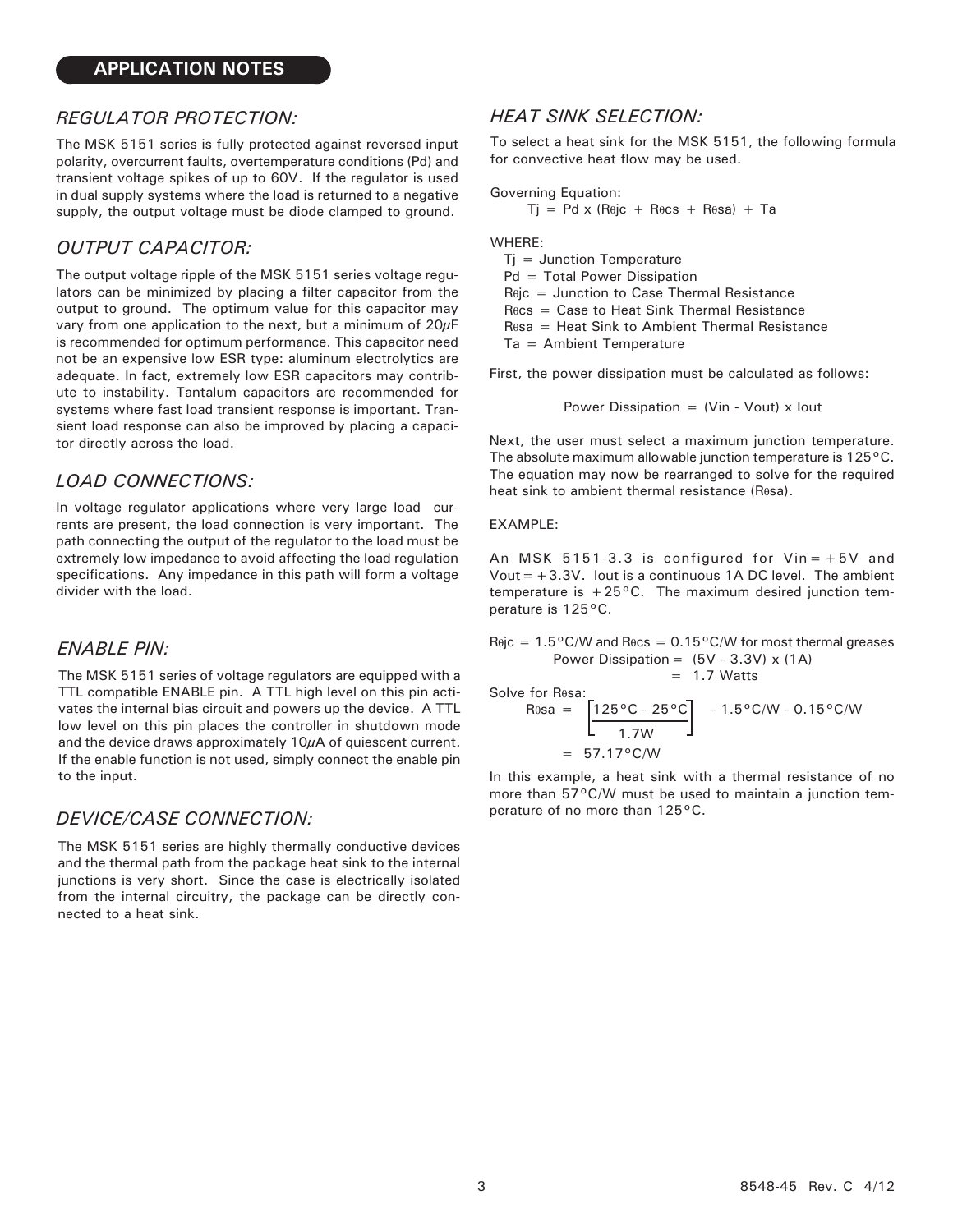### **TYPICAL PERFORMANCE CURVES**